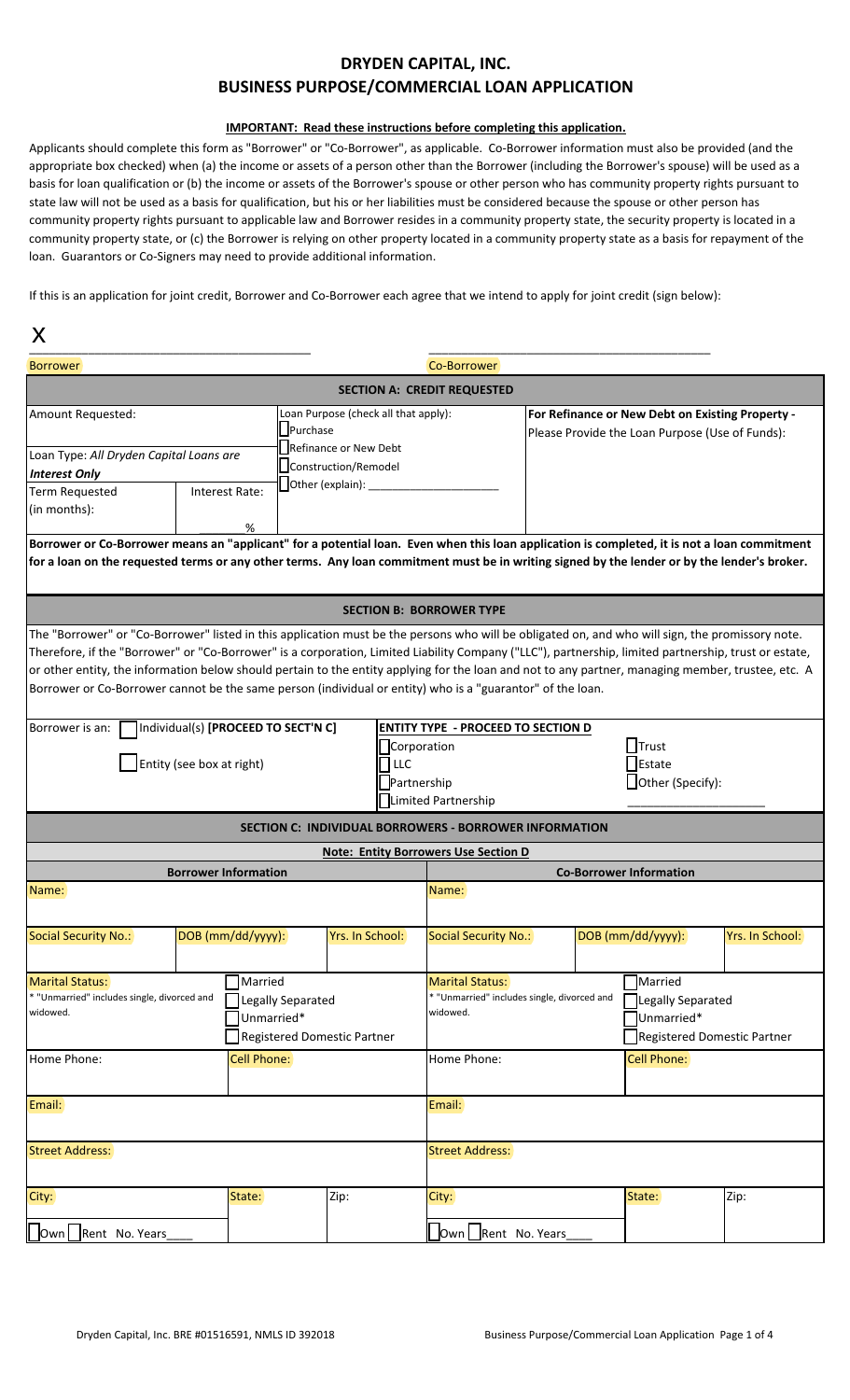|                                             |                                                                                                                                                                                                                                                                                                       |                  |        |                                                           | <b>Employment Information</b>                                 |                                  |                             |                                                   |                                                            |                    |                |                                                                                                                                                     |
|---------------------------------------------|-------------------------------------------------------------------------------------------------------------------------------------------------------------------------------------------------------------------------------------------------------------------------------------------------------|------------------|--------|-----------------------------------------------------------|---------------------------------------------------------------|----------------------------------|-----------------------------|---------------------------------------------------|------------------------------------------------------------|--------------------|----------------|-----------------------------------------------------------------------------------------------------------------------------------------------------|
|                                             |                                                                                                                                                                                                                                                                                                       | <b>Borrower</b>  |        |                                                           |                                                               |                                  |                             |                                                   |                                                            | <b>Co-Borrower</b> |                |                                                                                                                                                     |
|                                             | Name & Address of Employer:                                                                                                                                                                                                                                                                           |                  |        | Self Employed*                                            |                                                               |                                  | Name & Address of Employer: |                                                   |                                                            |                    | Self Employed* |                                                                                                                                                     |
| <b>Business Phone:</b>                      |                                                                                                                                                                                                                                                                                                       |                  |        | Years on Job:                                             | <b>Business Phone:</b>                                        |                                  |                             |                                                   | Years on Job:                                              |                    |                |                                                                                                                                                     |
| Position/Title/Type of Business:            |                                                                                                                                                                                                                                                                                                       |                  |        | work/ profession:                                         | Yrs employed in this line of Position/Title/Type of Business: |                                  |                             | Yrs employed in this line of<br>work/ profession: |                                                            |                    |                |                                                                                                                                                     |
|                                             | Additional Employment (complete if you have if you have more than 1 job or have been at your current job less than 2 years.)                                                                                                                                                                          |                  |        |                                                           |                                                               |                                  |                             |                                                   |                                                            |                    |                |                                                                                                                                                     |
|                                             | Name & Address of Employer:                                                                                                                                                                                                                                                                           |                  |        | Self Employed*                                            |                                                               |                                  | Name & Address of Employer: |                                                   |                                                            |                    | Self Employed* |                                                                                                                                                     |
| <b>Business Phone:</b>                      |                                                                                                                                                                                                                                                                                                       |                  |        | Dates (From-To):                                          | <b>Business Phone:</b>                                        |                                  |                             | Dates (From-To):                                  |                                                            |                    |                |                                                                                                                                                     |
| Position/Title/Type of Business:            |                                                                                                                                                                                                                                                                                                       |                  |        | Monthly Income:                                           |                                                               | Position/Title/Type of Business: |                             |                                                   |                                                            | Monthly Income:    |                |                                                                                                                                                     |
|                                             |                                                                                                                                                                                                                                                                                                       |                  |        | Monthly Income and Combined Housing Expense Information   |                                                               |                                  |                             |                                                   |                                                            |                    |                |                                                                                                                                                     |
|                                             |                                                                                                                                                                                                                                                                                                       |                  |        | Co-Borrower                                               |                                                               |                                  |                             |                                                   |                                                            |                    |                |                                                                                                                                                     |
|                                             | <b>Gross Monthly Income</b>                                                                                                                                                                                                                                                                           | Borrower         |        |                                                           |                                                               | Total                            |                             | Combined Mo. Expense                              |                                                            |                    | Present        | Proposed                                                                                                                                            |
| Base Salary*                                |                                                                                                                                                                                                                                                                                                       | \$               | \$     |                                                           | \$                                                            |                                  |                             | First Mortgage (P&I)                              |                                                            | \$                 |                | \$                                                                                                                                                  |
| Overtime                                    |                                                                                                                                                                                                                                                                                                       | \$               | \$     |                                                           | \$                                                            |                                  | \$<br>Other Financing (P&I) |                                                   | \$                                                         |                    | \$             |                                                                                                                                                     |
|                                             | Bonuses/Commissions                                                                                                                                                                                                                                                                                   | \$               |        |                                                           |                                                               |                                  |                             | Other Expenses (detail)                           |                                                            |                    |                |                                                                                                                                                     |
| Other (detail below)                        |                                                                                                                                                                                                                                                                                                       | $\overline{\xi}$ | \$     |                                                           | \$                                                            |                                  |                             |                                                   |                                                            |                    |                |                                                                                                                                                     |
| <b>Total</b>                                |                                                                                                                                                                                                                                                                                                       | \$               | \$     |                                                           | \$                                                            |                                  | <b>Total</b>                | \$                                                |                                                            |                    |                | \$                                                                                                                                                  |
|                                             | *Self Employed Borrower(s) may be required to provide additional documentation such as Notice: Alimony, child support, or separate maintenance income need not be revealed if<br>ax returns and financial statements.                                                                                 |                  |        |                                                           |                                                               | loan.                            |                             |                                                   |                                                            |                    |                | the Borrower (B) or Co-Borrower (C) does not choose to have it considered for repaying this                                                         |
| B/C                                         |                                                                                                                                                                                                                                                                                                       |                  |        |                                                           | Describe Other Income                                         |                                  |                             |                                                   |                                                            |                    |                | Monthly Amount                                                                                                                                      |
|                                             |                                                                                                                                                                                                                                                                                                       |                  |        |                                                           |                                                               |                                  | \$                          |                                                   |                                                            |                    |                |                                                                                                                                                     |
|                                             |                                                                                                                                                                                                                                                                                                       |                  |        |                                                           |                                                               |                                  |                             |                                                   |                                                            |                    |                | \$                                                                                                                                                  |
|                                             |                                                                                                                                                                                                                                                                                                       |                  |        | <b>AUTHORIZATION TO OBTAIN CREDIT REPORT</b>              |                                                               |                                  |                             |                                                   |                                                            |                    |                |                                                                                                                                                     |
| Borrower                                    | from any credit reporting agency of its choice. Copies of the report may be given to the intended lender or lenders for the purpose of lender's or<br>lenders' reliance when making the decision to fund the loan. Further credit reports may be obtained by BROKER at any time during the loan term. |                  |        |                                                           |                                                               | Co-Borrower                      |                             |                                                   |                                                            |                    |                | In connection with the loan for which I am applying through Dryden Capital, Inc. ("BROKER"), I do hereby authorize BROKER to obtain a credit report |
|                                             |                                                                                                                                                                                                                                                                                                       |                  |        | <b>SECTION D: ENTITY BORROWERS - BORROWER INFORMATION</b> |                                                               |                                  |                             |                                                   |                                                            |                    |                |                                                                                                                                                     |
|                                             |                                                                                                                                                                                                                                                                                                       |                  |        |                                                           |                                                               |                                  |                             |                                                   |                                                            |                    |                |                                                                                                                                                     |
|                                             | Legal Name of Borrower Entity:                                                                                                                                                                                                                                                                        |                  |        | Note: Individual Borrowers Complete Section C             |                                                               |                                  |                             | State of                                          |                                                            | TIN# (Required):   |                |                                                                                                                                                     |
|                                             |                                                                                                                                                                                                                                                                                                       |                  |        |                                                           |                                                               |                                  | Organization:               |                                                   |                                                            |                    |                |                                                                                                                                                     |
| Principal Place of Business (not a PO Box): |                                                                                                                                                                                                                                                                                                       |                  |        | City:                                                     |                                                               |                                  | State & Zip Code:           |                                                   | # Years in the<br>business for which<br>loan is requested: |                    |                |                                                                                                                                                     |
|                                             | Mailing Address (if different than above):                                                                                                                                                                                                                                                            |                  |        |                                                           | City:                                                         |                                  |                             |                                                   |                                                            | State & Zip Code:  |                |                                                                                                                                                     |
| Main Contact:                               |                                                                                                                                                                                                                                                                                                       |                  | Phone: |                                                           |                                                               | Cell:                            |                             |                                                   |                                                            | Email Address:     |                |                                                                                                                                                     |
|                                             |                                                                                                                                                                                                                                                                                                       |                  |        |                                                           |                                                               |                                  |                             |                                                   |                                                            |                    |                |                                                                                                                                                     |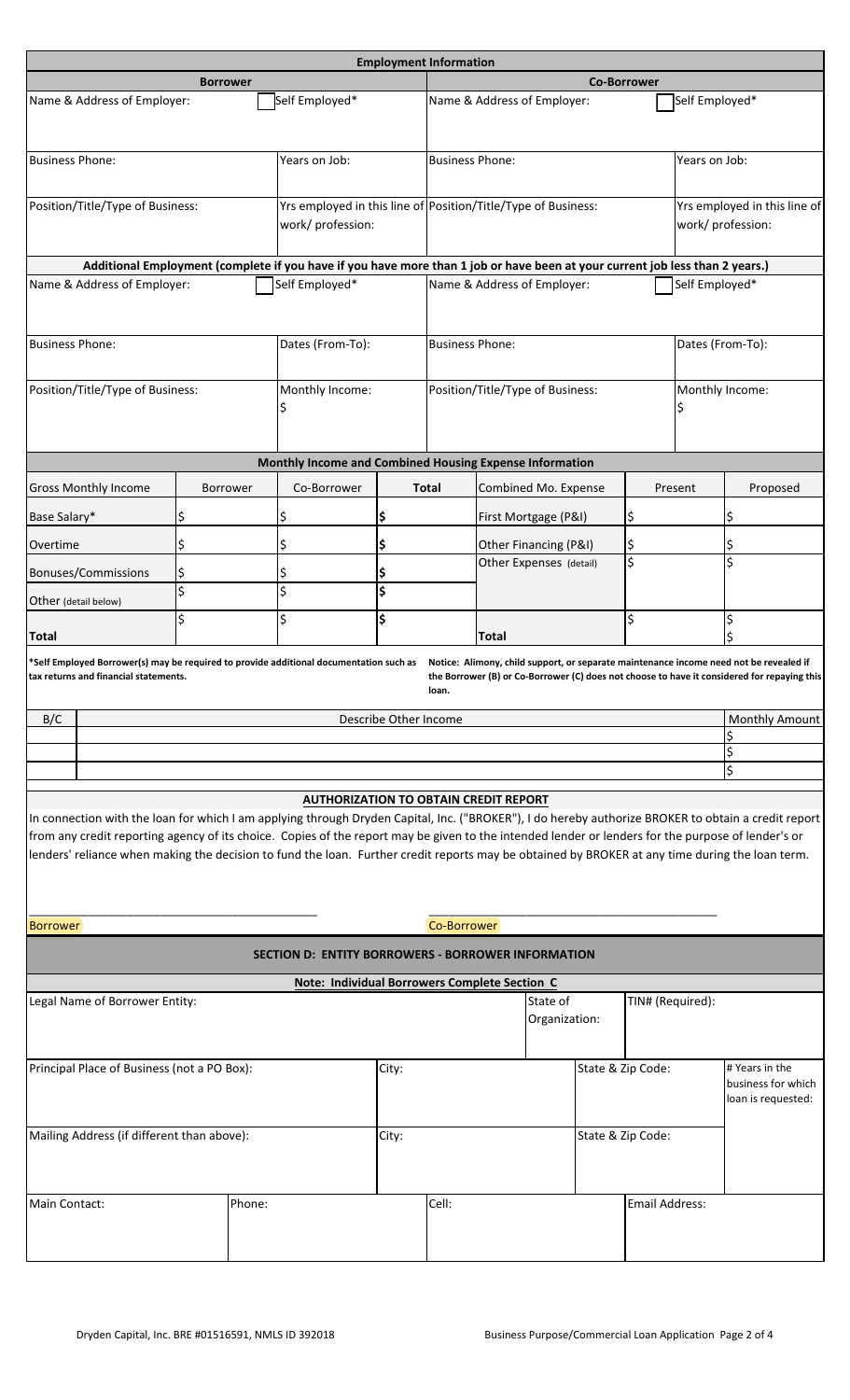|                                                                                                                                                   | The undersigned's relationship to the Borrowing Entity is as follows (check all that apply):                                                        |                      |                 |                    |    |  |  |  |  |
|---------------------------------------------------------------------------------------------------------------------------------------------------|-----------------------------------------------------------------------------------------------------------------------------------------------------|----------------------|-----------------|--------------------|----|--|--|--|--|
| Individual Proprietor                                                                                                                             |                                                                                                                                                     | LLLC Managing Member |                 |                    |    |  |  |  |  |
| Partnership General Partner                                                                                                                       | Owner of 20% or More of the LLC                                                                                                                     |                      |                 |                    |    |  |  |  |  |
| Partnership Limited Partner                                                                                                                       |                                                                                                                                                     |                      |                 |                    |    |  |  |  |  |
| Shareholder of Corporation                                                                                                                        |                                                                                                                                                     |                      |                 |                    |    |  |  |  |  |
| The undersigned is executing this form in the capacity set forth above.                                                                           |                                                                                                                                                     |                      |                 |                    |    |  |  |  |  |
|                                                                                                                                                   | Please attach a copy of the Borrowing Entity's Most Recent Financial Statement.                                                                     |                      |                 |                    |    |  |  |  |  |
|                                                                                                                                                   | I authorize Dryden Capital, Inc. to make inquiries as necessary to verify the accuracy of the statements made and to determine my creditworthiness. |                      |                 |                    |    |  |  |  |  |
|                                                                                                                                                   | I certify the above and the statements contained in the attachments are true and accurate as of the stated date(s). These statements are made for   |                      |                 |                    |    |  |  |  |  |
| the purpose of either obtaining a loan or guaranteeing a loan. I understand FALSE statements may result in forfeiture and possible procesution by |                                                                                                                                                     |                      |                 |                    |    |  |  |  |  |
| the U.S. Attorney General (Reference 18 U.S.C. 1001).                                                                                             |                                                                                                                                                     |                      |                 |                    |    |  |  |  |  |
| SSN:<br>Signature:<br>Date:                                                                                                                       |                                                                                                                                                     |                      |                 |                    |    |  |  |  |  |
| <b>SECTION E: SCHEDULE OF REAL ESTATE OFFERED BY BORROWER</b>                                                                                     |                                                                                                                                                     |                      |                 |                    |    |  |  |  |  |
|                                                                                                                                                   | (Use Additional Sheet If Necessary)<br>(Please provide a recent statement for any existing mortgages)                                               |                      |                 |                    |    |  |  |  |  |
|                                                                                                                                                   | <b>Property A</b>                                                                                                                                   | Property B           |                 | Property C         |    |  |  |  |  |
| <b>Street Address</b>                                                                                                                             |                                                                                                                                                     |                      |                 |                    |    |  |  |  |  |
| City, State, ZIP                                                                                                                                  |                                                                                                                                                     |                      |                 |                    |    |  |  |  |  |
| Property Type                                                                                                                                     |                                                                                                                                                     |                      |                 |                    |    |  |  |  |  |
| Date Purchased                                                                                                                                    |                                                                                                                                                     |                      |                 |                    |    |  |  |  |  |
| <b>Original Cost</b>                                                                                                                              |                                                                                                                                                     |                      |                 |                    |    |  |  |  |  |
| Value (or Purchase Price if Purchase)                                                                                                             |                                                                                                                                                     |                      |                 |                    |    |  |  |  |  |
| Existing 1st Mortgage Holder                                                                                                                      |                                                                                                                                                     |                      |                 |                    |    |  |  |  |  |
| <b>Current Mortgage Balance</b>                                                                                                                   |                                                                                                                                                     |                      |                 |                    |    |  |  |  |  |
| Mo. Payment                                                                                                                                       |                                                                                                                                                     |                      |                 |                    |    |  |  |  |  |
| Paying Off - Yes or No                                                                                                                            |                                                                                                                                                     |                      |                 |                    |    |  |  |  |  |
| Mo. Rental Income (if applicable)                                                                                                                 |                                                                                                                                                     |                      |                 |                    |    |  |  |  |  |
| obligated on the note?   Yes   No                                                                                                                 | Will any property given as collateral be owned by a guarantor or by any person who will not be a Borrower or Co-Borrower who will sign and be       |                      |                 |                    |    |  |  |  |  |
|                                                                                                                                                   | <b>SECTION F: DECLARATIONS</b>                                                                                                                      |                      |                 |                    |    |  |  |  |  |
| If you answer "Yes" to any questions A through E, please use a                                                                                    |                                                                                                                                                     |                      |                 |                    |    |  |  |  |  |
| continuation sheet for explanation.                                                                                                               |                                                                                                                                                     |                      | <b>Borrower</b> | <b>Co-Borrower</b> |    |  |  |  |  |
| A. Are there any outstanding judgments against you?                                                                                               |                                                                                                                                                     | Yes                  | No              | Yes                | No |  |  |  |  |
| B. Have you been declared bankrupt in the past 7 years?                                                                                           |                                                                                                                                                     | Yes                  | No              | Yes                | No |  |  |  |  |
| C. Have you had property foreclosed upon or given title or deed in lieu                                                                           |                                                                                                                                                     | Yes                  | No              | Yes                | No |  |  |  |  |
| thereof in the last 7 years?                                                                                                                      |                                                                                                                                                     |                      |                 |                    |    |  |  |  |  |
| D. Are you a party to a lawsuit?                                                                                                                  | Yes                                                                                                                                                 | No                   | Yes             | No                 |    |  |  |  |  |
| E. Have you directly or indirectly been obligated on any loan which                                                                               |                                                                                                                                                     | Yes                  | No              | Yes                | No |  |  |  |  |
| resulted in foreclosure, transfer of title in lieu of foreclosure, short sale or                                                                  |                                                                                                                                                     |                      |                 |                    |    |  |  |  |  |
| judgment?*                                                                                                                                        |                                                                                                                                                     |                      |                 |                    |    |  |  |  |  |
| F. Are you presently delinquent or in default on any federal debt or any                                                                          | Yes                                                                                                                                                 | No                   | Yes             | No                 |    |  |  |  |  |
| other loan, mortgage, financial obligation, bond, or loan guaranty? (If yes,<br>provide details)                                                  |                                                                                                                                                     |                      |                 |                    |    |  |  |  |  |
| G. Are you obligated to pay alimony, child support or separate<br>maintenance?                                                                    | Yes                                                                                                                                                 | No                   | Yes             | No                 |    |  |  |  |  |
| H. Are you a U. S. Citizen?                                                                                                                       |                                                                                                                                                     | Yes                  | lNo             | Yes                | No |  |  |  |  |
| I. Are you a permanent resident alien?                                                                                                            |                                                                                                                                                     | Yes                  | No              | Yes                | No |  |  |  |  |
| J. Do you intend to occupy the property as your primary residence?                                                                                |                                                                                                                                                     | Yes                  | No              | Yes                | No |  |  |  |  |